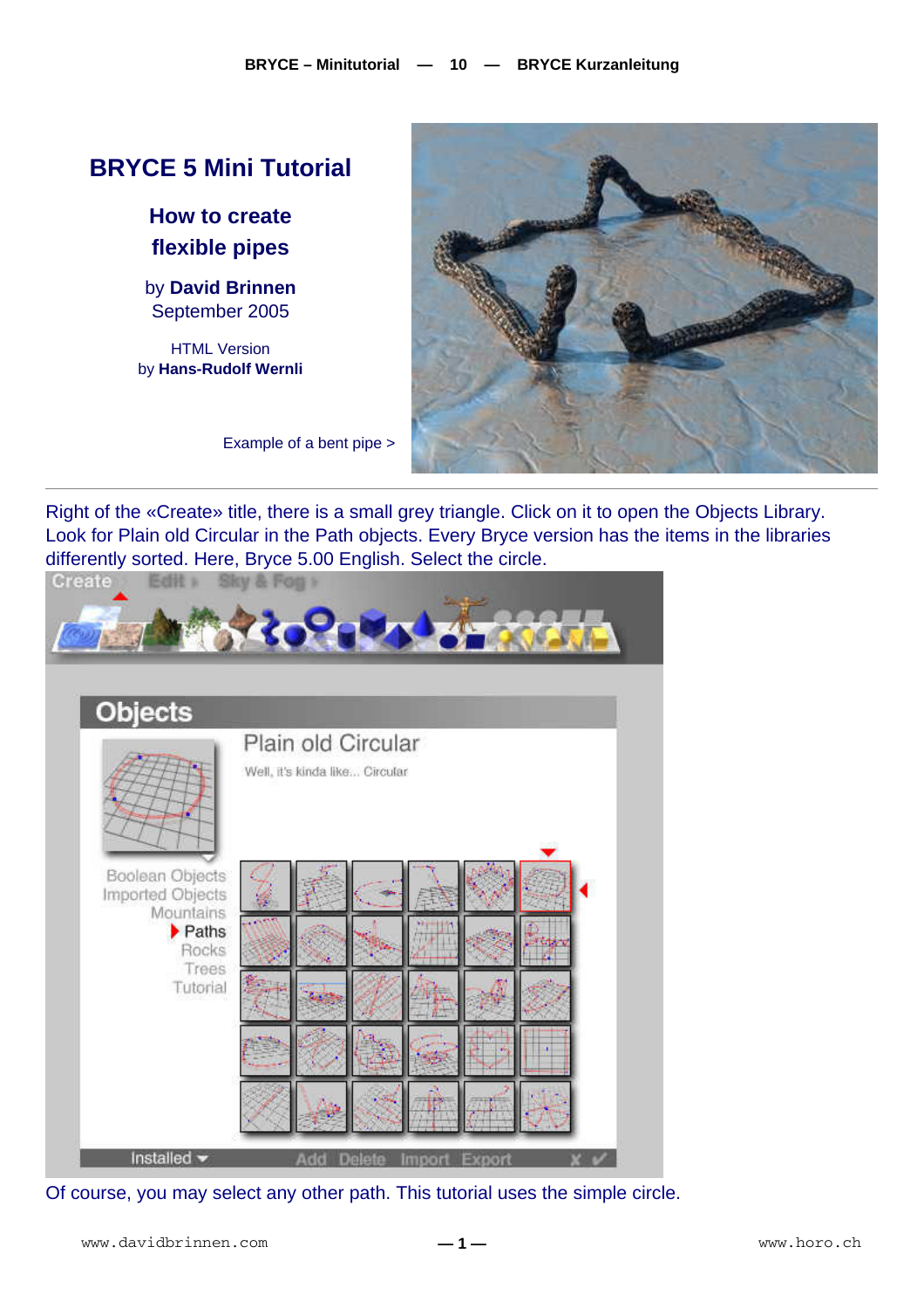

Now, select the camera view from top.



Move the groundplane away from under the path, it only annoys.



Create a Metaball.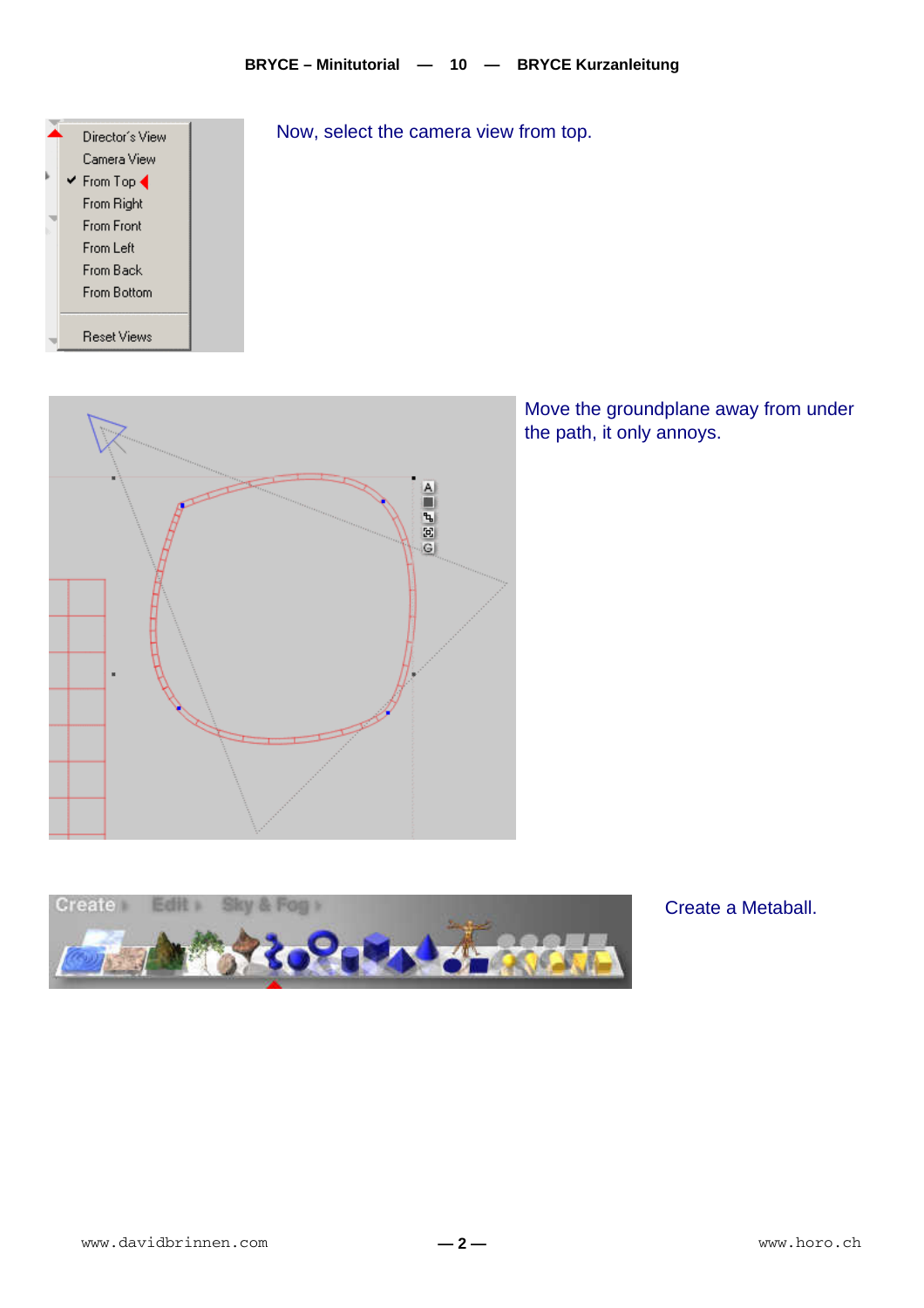|            | General                           | Linking                                                        | Animation          |    |
|------------|-----------------------------------|----------------------------------------------------------------|--------------------|----|
|            | Object Name                       |                                                                |                    |    |
| Metaball 1 |                                   |                                                                |                    |    |
|            | Positive<br>Negative<br>Intersect | Locked<br>Show As Box<br>Transfer Material of Negative Boolean | Show Origin Handle |    |
|            |                                   |                                                                |                    |    |
|            |                                   | Absolute Coordinates                                           |                    |    |
| Origin.    | Ū.                                | 10.24                                                          | Ū                  | в  |
| Position   | O.                                | 10.24                                                          | 0                  | B. |
| Rotate     | o                                 | 0                                                              | 0                  | ö  |
| Size       | 20.48                             | 20.48                                                          | 20.48              | 8  |

Open the Object Attributes and tick «Show As Box». This step is not mandatory but the wireframe won't get to cluttered — besides, this accelerates the display.

Please note that this is Metaball 1. There will be more, soon.

| File | Objects Links<br>Edit | Help         |  |
|------|-----------------------|--------------|--|
|      | <b>Undo</b>           | $CtrI+Z$     |  |
|      | Redo                  | Ctrl+Shift+Z |  |
|      | Cut                   | Ctrl+X       |  |
|      | Copy                  | $Ctrl + C$   |  |
|      | Paste                 | Ctrl+V       |  |
|      | Clear                 |              |  |
|      | Copy Material         | Ctrl+Alt+C   |  |
|      | Paste Material        | Ctrl+Alt+V   |  |
|      | Copy Matrix           | $Alt + C$    |  |
|      | Paste Matrix          | $Alt + V$    |  |
|      | <b>Duplicate</b>      | Ctrl+D       |  |
|      | Replicate             | $Alt + D$    |  |
|      | Multi-Replicate       | Alt+Shift+D  |  |
|      |                       |              |  |

The selected Metaball 1 will now be replicated.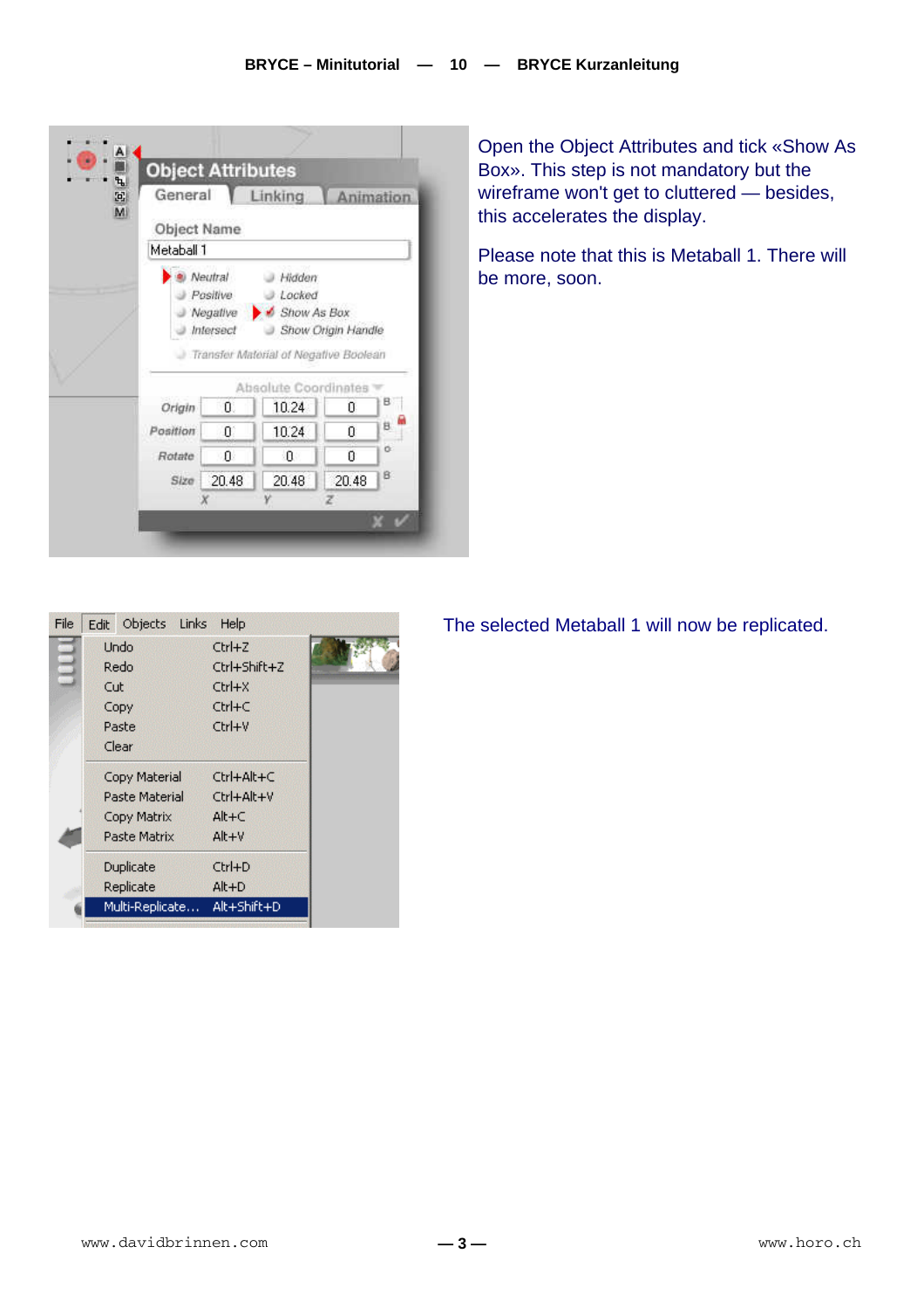

We need 101 metaballs, one, we already have, so enter 100 in the field. We don't need any offset and all metaballs will appear at the same location.



Select all 101 metaballs.



Click on the entry «Select All of Type» to mark all 101 metaballs at one stroke. The list has grown quite long.



Move the mouse over the link symbol, press and hold the left mouse key and move the mouse to anywhere over the path. When line and path get blue, let go the mouse key.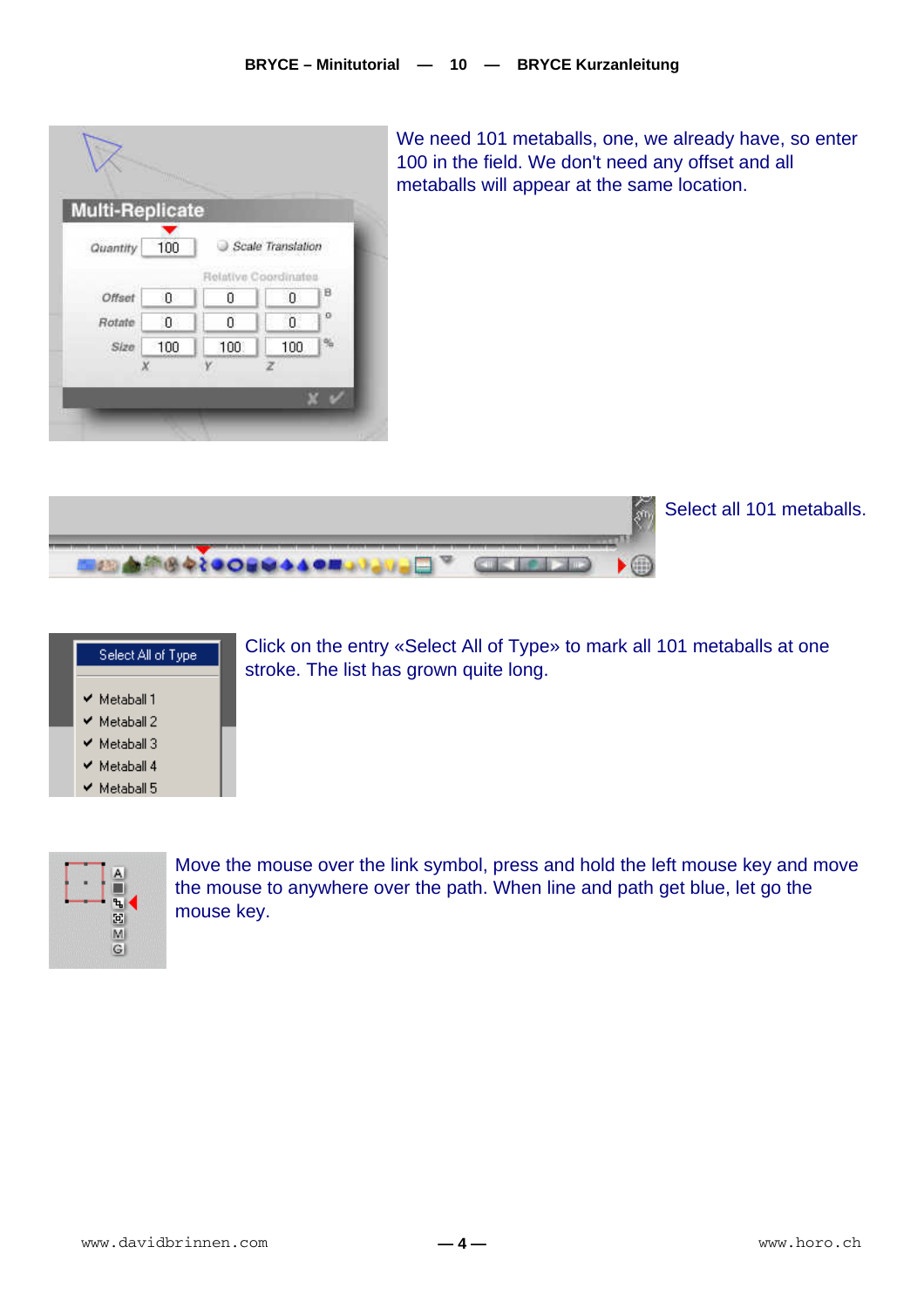

The picture shows how the mouse with pressed left key was moved to the path. It shows the blue line and the blue path. When this picture appears, let go the mouse key. Now, all 101 metaballs are linked to the path.



When the mouse key is realeased, Metaball 1 jumps to another location. Metaballs 2 to 101 remain at the old position.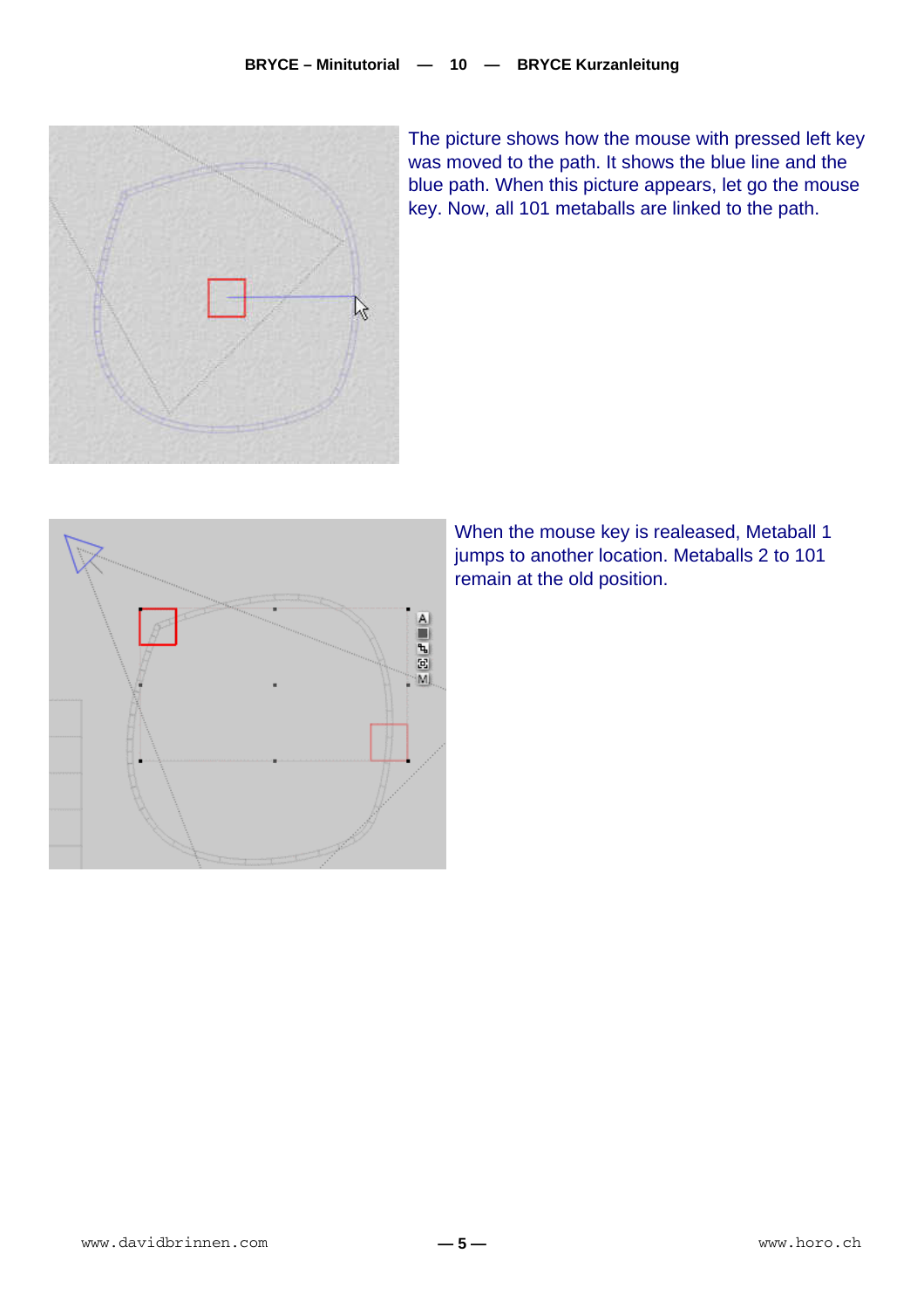| 19. E<br>General | Linking                  | Animation        |
|------------------|--------------------------|------------------|
|                  |                          |                  |
|                  | Object Parent Name       |                  |
|                  | Plain old Circular       |                  |
| Propagate        | Distance<br>Offset       | Rotation<br>Size |
|                  | Constrain To Path        | α<br>Position    |
|                  | <b>Track Object Name</b> |                  |
| None             |                          |                  |
| Web Link         |                          |                  |
|                  |                          |                  |

Now comes the spade work to distribute the metaballs evenly along the path. Select Metaball 101 (at the end of the list), open the Object Attributes dialog and enter 0 in the Poition field under the Linking tab. Metaball 101 is set to position 0.

Now select each individual metaball in descending order: Metaball 100, 99, 98 … 3, 2 and finally Metaball 1. Enter the number of the selected metaball in the Position field. This simplifies things enormously and if an error occurs, it is easily found and corrected.

For example, Metaball 42 is set to Position 42, Metaball 23 to Position 23 and Metaball 5 to Position 5.



All 101 metaballs are now evenly distributed along the path.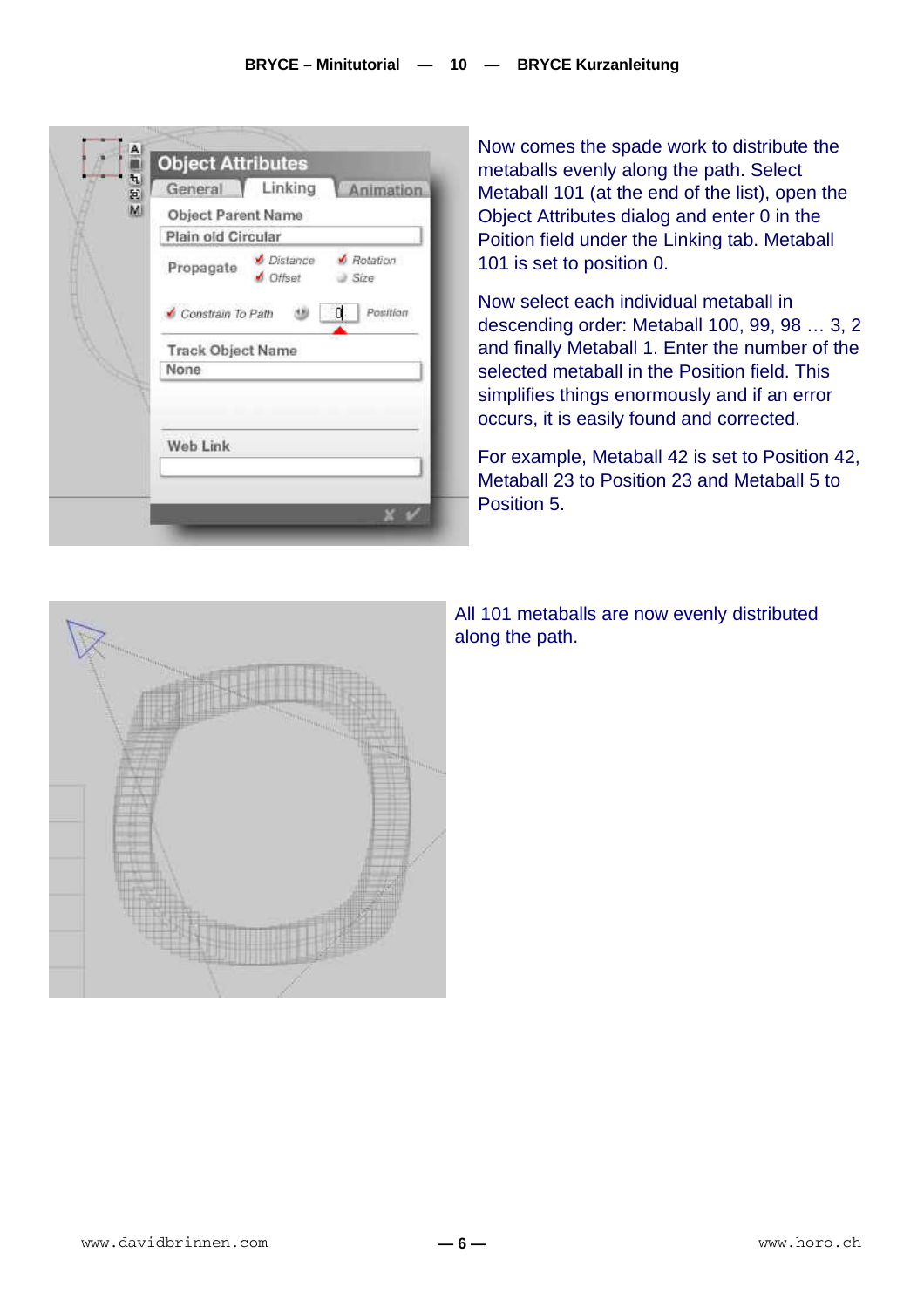



With all metaballs selected, open the Family Dialog und submit them to a new family. Later, you can easily assign a material to all balls in one stroke.

Also, the Path should be given another family than the default one. Perhaps, you chose a similar colour and the same name. If more than one Flexpipe is used in a scene, you can easily select each individual one and manipulate it.

You can now add your Flexpipe to the Object Library under any desired topic. When the path and all metaballs are selected, open the Objects Library (see above), select a topic and click on «Add». Give the object a name and a description. Now, your work is always at your fingertips when you need it.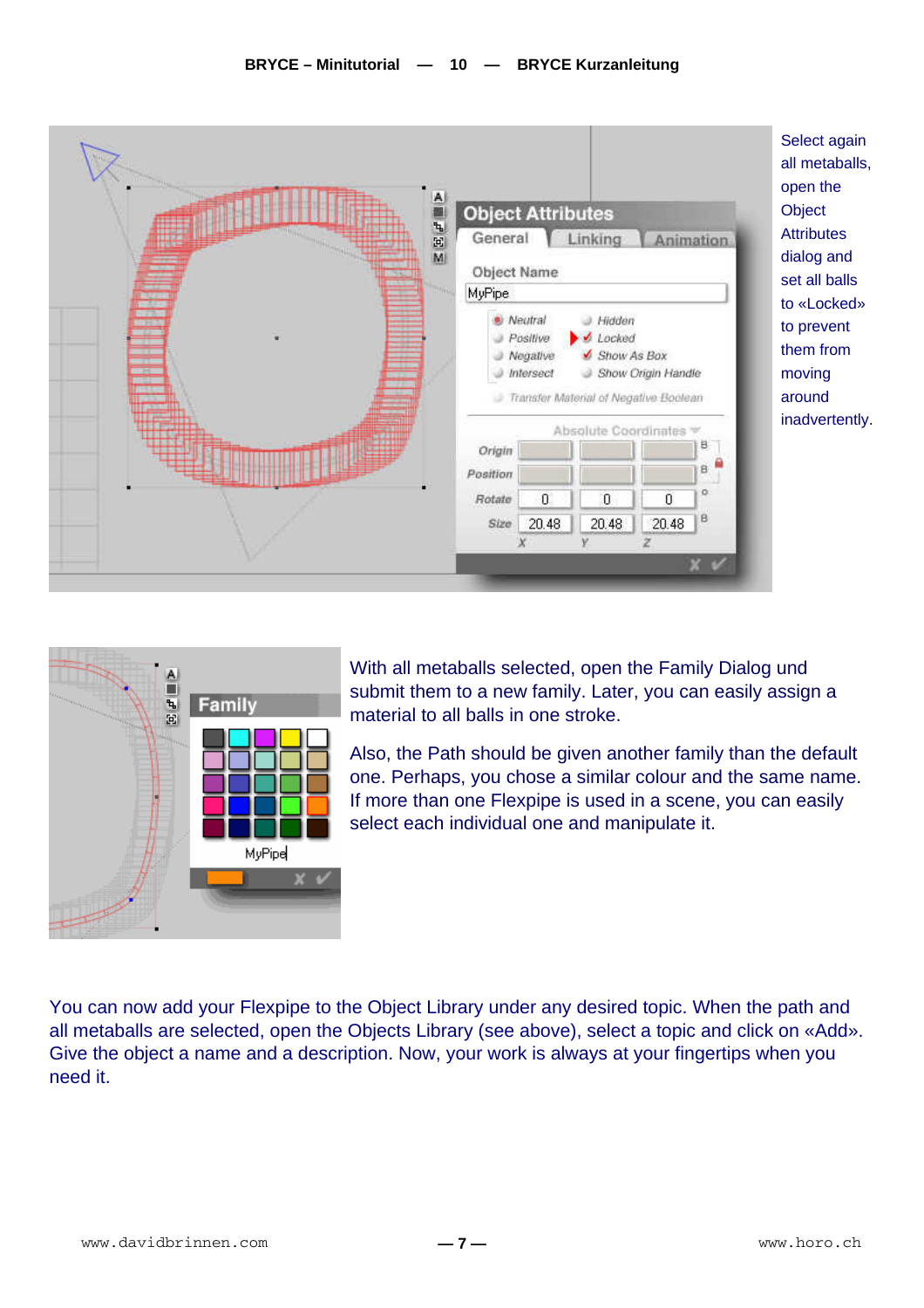

You bend the flexible pipe by grabbing the blue dots on the path with your mouse and drag it with the mouse button pressed. Change the camera views.

Should you need more control points on the path, move the mouse to the place on the path, press the [Alt]-key and clickt with the mouse to create an additional control. Do this **before** you distribute the metaballs along the path. When you do it later, the metaballs might move.



The thing with the additional path controls is an undocumented feature but it works with Bryce 5 and Bryce 5.5.

When you load the Flexpipe object from the object library, the control points have disappeared. Select the path and open the Object Attributes dialog. Make sure the indicated options are set. Even though you had saved the object with these options set, they get lost. Well then, switch them back on, deselect the path and reselect it anew. The controls reappear.

Assign the new Flexpipe a new family immediately to differenciate it from the ones already in the scene.